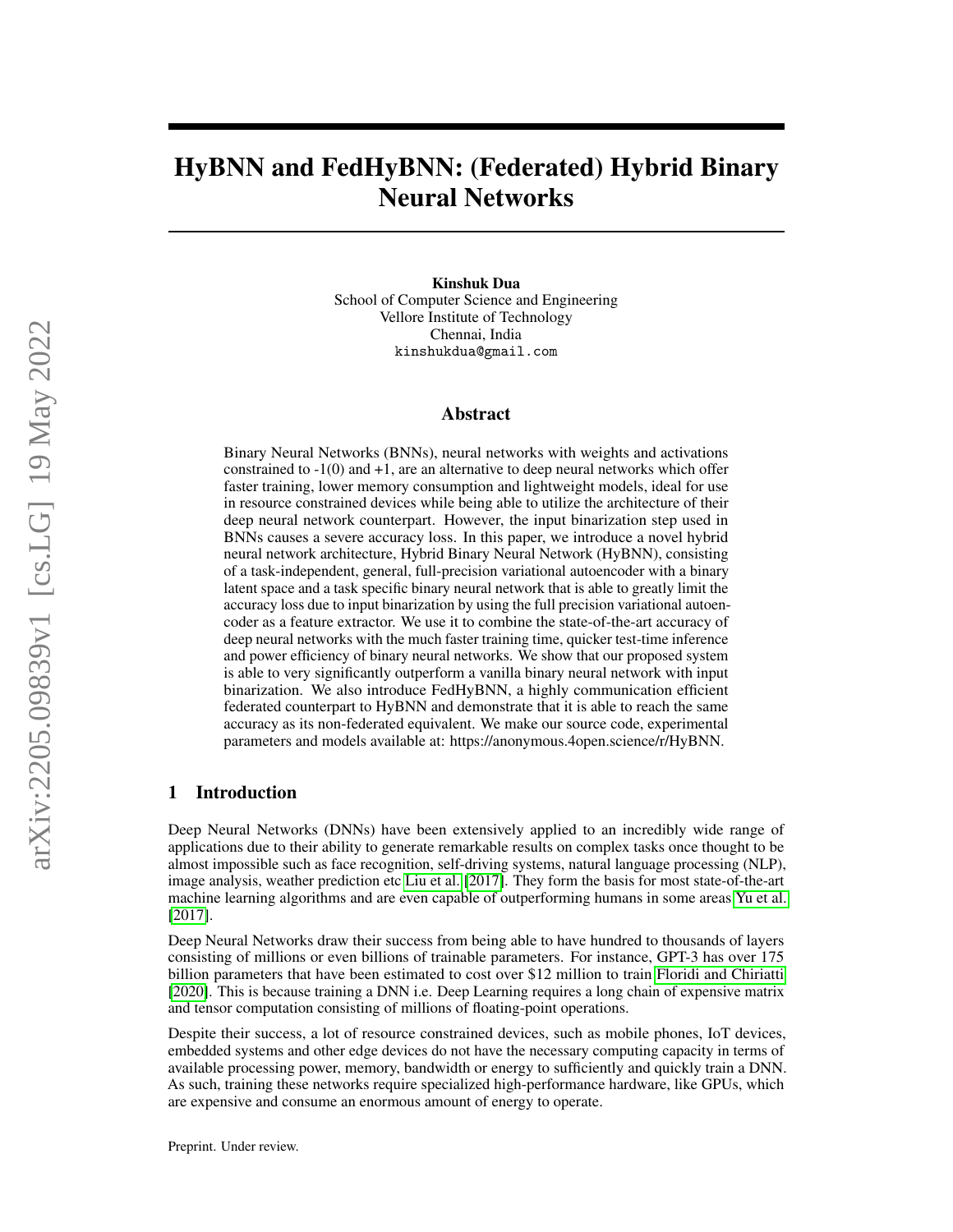Optimizing deep learning algorithms to be lightweight enough for resource-constrained devices is still an open and active research problem. There have been numerous proposals for the same, including straightforward solutions like training smaller models, or more complex ones like knowledge distillation [Hinton et al.](#page-8-3) [\[2015\]](#page-8-3), parameter quantization [Gong et al.](#page-9-0) [\[2014\]](#page-9-0), parameter pruning [Han](#page-9-1) [et al.](#page-9-1) [\[2015\]](#page-9-1), transferred convolution filters [Zhang et al.](#page-9-2) [\[2018\]](#page-9-2) and low-rank parameter factorization [Wen et al.](#page-9-3) [\[2018\]](#page-9-3).

Parameter Quantization is especially interesting, since it can greatly reduce the size and computations required for DNNs quickly and lets us reuse existing neural network architectures as is. Binary or Binarized Neural Networks (BNNs) are an extreme form of quantization with weights and activation constrained to -1(0) or +1 at run-time and for gradient computation during training [Hubara et al.](#page-9-4) [\[2016\]](#page-9-4).

Since all the weights and activations are binary, the run-time can be heavily reduced as the computationally expensive matrix operations can be replaced with simple XNOR and popcount operations [Rastegari et al.](#page-9-5) [\[2016\]](#page-9-5). These low-level operations are highly optimized on most modern processors and can even be applied in parallel on processors that support SIMD (Single Instruction, Multiple Data) instructions. Furthermore, these networks can be easily constructed using electronic circuits via XNOR logic gates, greatly improving performance at a fraction of the cost of a GPU. There are however, challenges that limit the widespread adoption of BNNs in real world scenarios. Since the inputs are real-valued they must be converted to binary using a binarization function, the most common is the sign function.

$$
sign(x) = \begin{cases} +1, & \text{if } x \ge 0\\ -1, & otherwise \end{cases}
$$

The problem with the binarization step is that a lot of information might be lost due to the quantization.

Moreover, the derivative of the sign function is zero which means traditional methods of training neural networks like Stochastic Gradient Descent (SGD) cannot be used to train binary neural networks, fortunately a lot of work has been published about efficient training algorithms for Binary Neural Networks to overcome this problem.

Binary neural networks have been extensively implemented on Field-Programmable Gate Arrays (FPGA), as they can directly compute XNOR operations via logic gates at relatively low computation and energy costs. Even implementation on non-specialized hardware, like CPUs have been proved to decrease computation time memory consumption by a huge margin [Rastegari et al.](#page-9-5) [\[2016\]](#page-9-5). However, even with all its benefits Binary Neural Networks do come at the cost of an accuracy drop, for example the recent XNOR-Net++ showed a drop of  $\approx 18\%$  compared to a real-valued DNN with the same architecture [Bulat and Tzimiropoulos](#page-9-6) [\[2019\]](#page-9-6).

In this paper, we propose and implement a hybrid full-precision binary neural network and its communication-efficient federated counterpart that is able to improve the performance of binary neural networks by using extracting features from the input image using a binary autoencoder trained on a large-scale general dataset. These binary features are then fed directly to the binary neural network, thus eliminating the problem of the input binarization loss. We exploit the fact that a single forward pass for inference in Deep Neural Networks is orders of magnitudes faster than training one from scratch. While training on Binary Neural Networks is extremely quick thanks to their ability to be reduced to simple, highly optimized XNOR and popcount operations and the small size of the parameters. We combine the incredible accuracy of Deep Neural Networks and the extremely lightweight nature and quick training time of Binary Neural Networks to create a hybrid full-precision binary neural network that is able to easily outperform a binary neural network on the same task.

The contribution of this paper is threefold-

- 1. First, we present a method to minimize the input binarization loss for the binary neural networks.
- 2. Second, we are, to our knowledge, one of the first to propose and implement a hybrid network consisting of both a full-precision and a binary neural network
- 3. Lastly, we are, to our knowledge, the first ones to implement a federated binary neural network.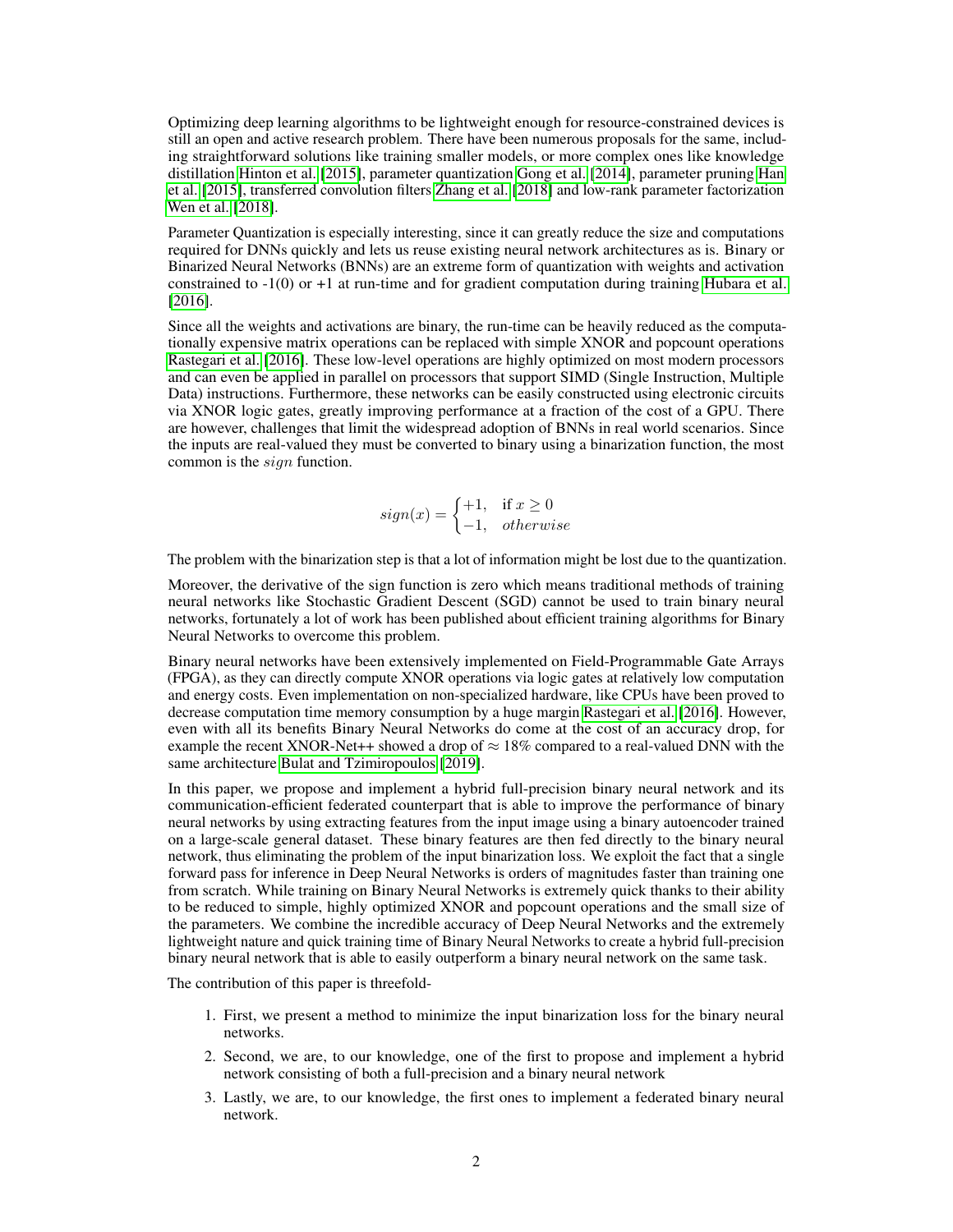#### 1.1 Transfer Learning

In transfer learning, the network is trained on a huge general dataset to learn the representation of the input and then used as a starting point to fine tune on domain specific data. It can be used to transfer knowledge across domain, especially in cases where the domain specific dataset might not be large enough to sufficiently train a deep model with required accuracy.

Formally, given a specific learning task  $\mathcal{T}_s$  based on  $\mathcal{D}_s$  and another task  $\mathcal{T}_q$  based on  $\mathcal{D}_q$ , Transfer learning is the process of trying to improve the performance of a predictive function  $f_{\mathcal{T}}(\cdot)$  for the task  $\mathcal{T}_s$  by discovering and transferring latent knowledge from  $\mathcal{D}_g$  and  $\mathcal{T}_g$ , where  $\mathcal{D}_s \neq \mathcal{D}_g$  and/or  $\mathcal{T}_s \neq \mathcal{T}_q$ . In addition, in most cases  $size(\mathcal{D}_q) \gg size(\mathcal{D}_s)$ .

Specifically network-based transfer learning focuses on transferring some layers of a network trained on the task  $\mathcal{T}_q$  with data  $\mathcal{D}_q$ , including the architecture and parameters to a new deep neural network which can be used for a domain specific task  $\mathcal{T}_s$ . It is based on the assumption that the frontal part of a network can be used as a feature extractor to learn the general representation of the data which can then be used to improve the performance for the new task  $\mathcal{T}_s$  [Tan et al.](#page-9-7) [\[2018\]](#page-9-7). The layers that are transferred over are said to be frozen, meaning that their parameters are cannot be changed during training.

In our case, a variational autoencoder (VAE) with a binary latent space is used as a feature extractor which is trained on a public dataset and then frozen so that the rest of the network can be trained on the given task.

#### 1.2 Variational Autoencoders

Variational Autoencoders are neural networks that are used to learn a multivariate latent encoding variable model by maximizing the marginal likelihood of the input data. Since the true posterior is usually intractable, an approximate posterior function is used in practice instead to speed up computations.

They consist of an encoder, which compresses unlabelled data into a constrained latent variable model, known as the latent space representation and a decoder which reconstructs the input data using the latent space.

By training to reduce reconstruction loss, variational autoencoders are able to reduce the dimensionality of the data and learn efficient coding of the input in the latent space.

Variational autoencoders have been used for a variety of tasks such as generative models alongside Generative Adversarial Networks (GANs), face recognition, representation learning, feature detection etc.



Figure 1: Architecture of a Variational Autoencoder

## <span id="page-2-0"></span>2 Related Work

Binary Neural Networks were first described by Hubara et al. in 2016 [Hubara et al.](#page-9-4) [\[2016\]](#page-9-4), the paper described the architecture, the binarization process, and a baseline implementation. They solved the problem of the zero-gradient by propagating gradients through discretization and using STE (Straight Through Estimators).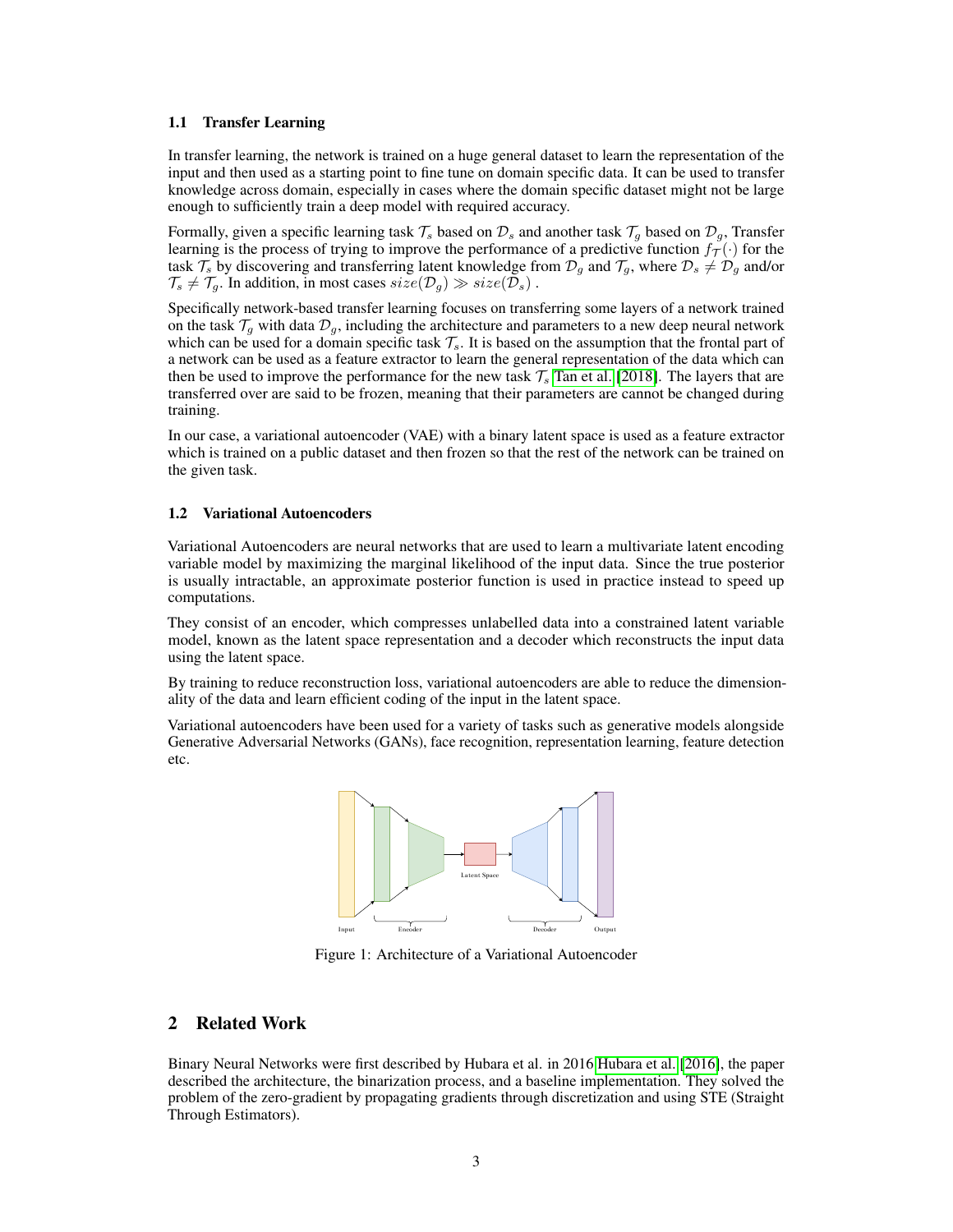A lot of work has been done on specifically improving the binarization (quantization) process since it is one of the main source of information loss [Qin et al.](#page-9-8) [\[2020a\]](#page-9-8).

Soon after the original binary neural network paper, Rastegori et al. [Rastegari et al.](#page-9-5) [\[2016\]](#page-9-5) showcased XNOR-Net, the binary counterpart to AlexNet, which was used to produce state-of-the-art results with 52x faster execution and 32x less memory consumption in the ImageNet task. It included all methods described in the original binary neural network paper but also proposed an addition "gain" term to counter the loss of data during the binarization step.

Wide Reduced-Precision Network proposed by Mishra et al. [Mishra et al.](#page-9-9) [\[2017\]](#page-9-9) also showcased a similar way to reduce binarization error but also recommended increasing the amount of filters present in each layer to increase the accuracy of the network. Hu et al. [Hu et al.](#page-9-10) [\[2018\]](#page-9-10) re-framed the binarization process as a hashing problem, leading to a significant increase in accuracy.

Instead of the original one step binarization introduced in XNOR-Net, High-Order Residual Quantization (HORQ) [Li et al.](#page-9-11) [\[2017\]](#page-9-11) used a recursive method to produce a series of binary version of the input each with a decreased magnitude scaling factor. ABC-Net by Lin et al. [Lin et al.](#page-9-12) [\[2017\]](#page-9-12) took a similar approach and approximated real-valued weights by combining many binary weights and using multiple activation functions. IR-Net designed by Qin et al[.Qin et al.](#page-9-13) [\[2020b\]](#page-9-13) used a new kind of binarization where the data distribution is reshaped before the binarization process leading to less loss of data. To increase the range of trainable values, Xu et al. [Xu and Cheung](#page-9-14) [\[2019\]](#page-9-14) proposed using different scaling factors for weights and for activation.

Yang et al. [Yang et al.](#page-9-15) [\[2019\]](#page-9-15) were the first to use a differentiable non-linear quantization function, marking a step away from the  $sign$  function used in the original paper. This also let them use more conventional training algorithms like SGD. Zhou et al. in their DoReFa-Net [Zhou et al.](#page-9-16) [\[2016\]](#page-9-16) provided a way to increase the accuracy of the weights and activations by using low bitwidth parameter gradients.

Binary autoencoders are autoencoders that map the input to a low-dimensional binary latent space, i.e. the code layer is binary [Carreira-Perpinán and Raziperchikolaei](#page-9-17) [\[2015\]](#page-9-17). Deng et al. [Deng et al.](#page-10-0) [\[2010\]](#page-10-0) were one of the first ones to use deep autoencoders for the purpose of binary coding. Specifically, it was used to encode speech spectrograms.

The most common application of binary autoencoders however has been for hashing. It has been successfully applied on images [Carreira-Perpinán and Raziperchikolaei](#page-9-17) [\[2015\]](#page-9-17) and on videos [Song](#page-10-1) [et al.](#page-10-1) [\[2018\]](#page-10-1) to produce state-of-the-art results. Recently, binary autoencoders have been used for continual learning, specifically Deja et al. [Deja et al.](#page-10-2) [\[2020\]](#page-10-2) used them to create unique sequential binary codes for each input sample, similar to hashing and then using older hashes for generative replay to solve the problem of catastrophic forgetting.

The work on transfer learning with binary neural networks is scarce. Most of the published work talk about improving the performance of binary networks by transfer learning using full-precision networks. For instance Xie et al. [Xie et al.](#page-10-3) [\[2020\]](#page-10-3) devised deep transferring quantization (DTQ), a learnable attentive transfer module to train binary neural networks using pre-trained full precision models and transfer only relevant knowledge representation. [Livochka and Shekhovtsov](#page-10-4) [\[2021\]](#page-10-4) showcased a similar method to train binary neural networks using full-precision DNNs as a starting point.

Leroux et al. in 2017 [Leroux et al.](#page-10-5) [\[2017\]](#page-10-5) were the first to demonstrate that it was effective to also apply transfer learning in a similar way to DNNs. They also illustrated that it was possible to have a hybrid software-hardware transfer learning setup where the last layer is software based and retrained while the front of the network is constructed in hardware and hence frozen. We however use a different approach, where the first few layers are full-precision (FP) and the rest form the binary neural networks, the reason for doing that will become apparent when we go through the design of our proposed model.

## 3 Hybrid BNN (HyBNN)

In this section, we will explain the architecture of our proposed system: Hybrid Binary Neural Network (HyBNN) and how it follows naturally from the major takeaways in the literature review of BNNs described in Section [2.](#page-2-0) The diagram of the architecture is given in Figure [2.](#page-4-0)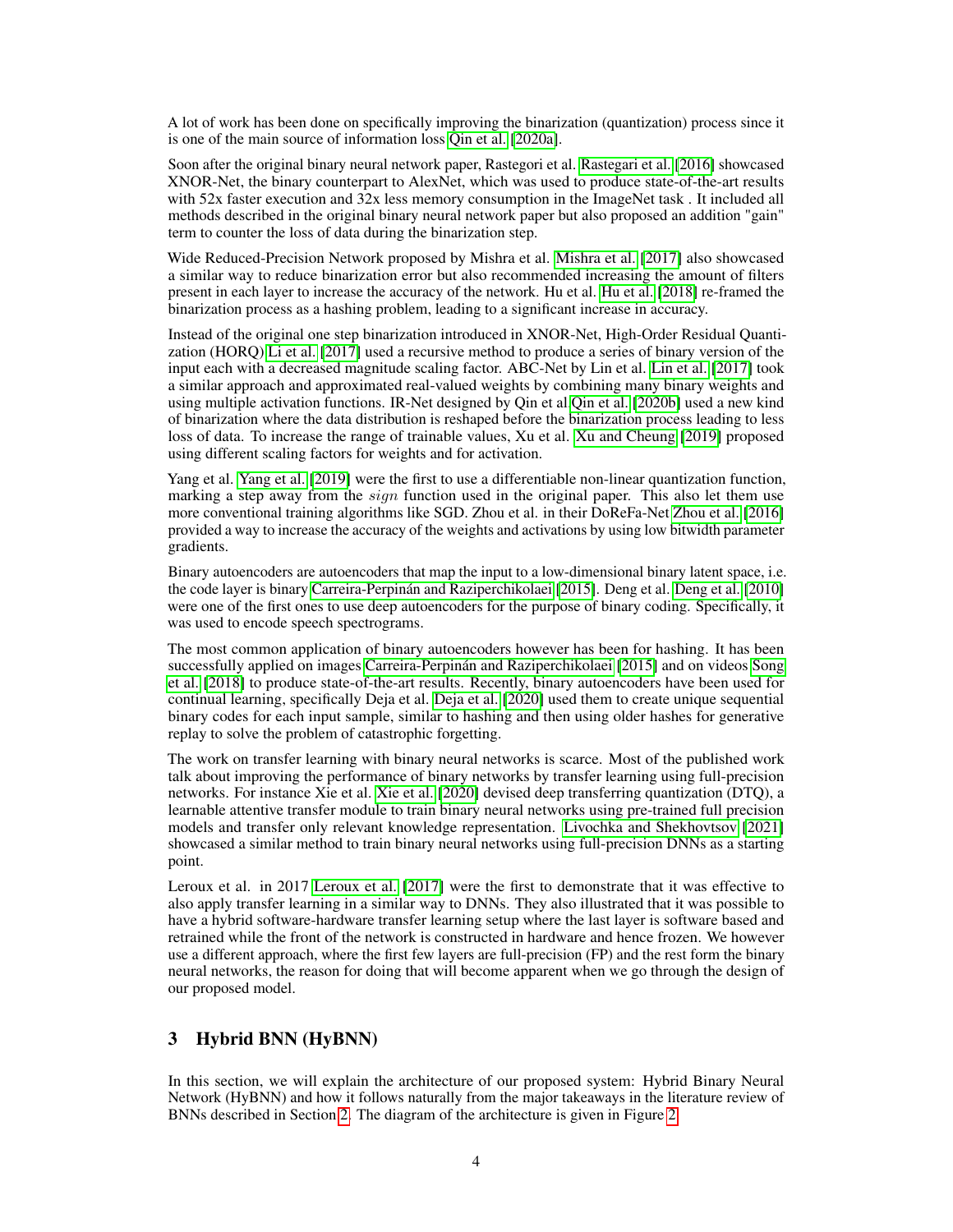<span id="page-4-0"></span>

Figure 2: Architecture of HyBNN

Takeaways:

- 1. Binary neural networks are extremely lightweight and fast, but suffers from accuracy loss.
- 2. Input binarization is a major source of information loss and an open problem.
- 3. Binarization can be re-framed as a hashing problem.
- 4. Variational autoencoders with binary latent space (binary autoencoders) can be used for hashing.
- 5. Hybrid software-hardware transfer learning can increase performance.

The proposed system consists of two key networks- 1) A general full-precision Variational Autoencoder with a binary latent space, and 2) A task specific Binary Neural Network. The full-precision autoencoder works as a binary feature extractor. The extracted features are then used as the input for the Binary Neural Network. To solve the problem of input binarization loss we use the Variational Autoencoder with a binary latent space as described in BinPlay [Deja et al.](#page-10-2) [\[2020\]](#page-10-2) to extract the binary representation of the input. This input can then be directly fed to the binary neural network, bypassing the initial binarization step entirely. This serves to not only increase the accuracy but also reduces the size of the trainable parameters. The encoder can be trained on a huge general dataset and then frozen. Then the task specific binary neural network can be trained using the output of the encoder as the input. The encoder in the variational autoencoder is used as a general binary feature extractor. This creates a hybrid full-precision and binary neural network that can be trained on a general dataset and then transfer learned to a specific task, increasing the accuracy to comparable levels to full precision networks while being the fraction of a size. The size reduction not only helps with faster training and inference but is also ideal for implementation in federated learning as described in Section [4.](#page-5-0) The autoencoder can also be reused for multiple different tasks as well since the encoder is only used for feature extraction while the Binary Neural Network can be tweaked for each seperate task. The frozen VAE can be implemented in software while the BNN can be implemented in hardware increasing the efficiency of the system.

The HyBNN training can be broken down into three key steps:

- 1. Representation Learning Phase.
- 2. Binary Feature Extraction phase.
- 3. Training Phase.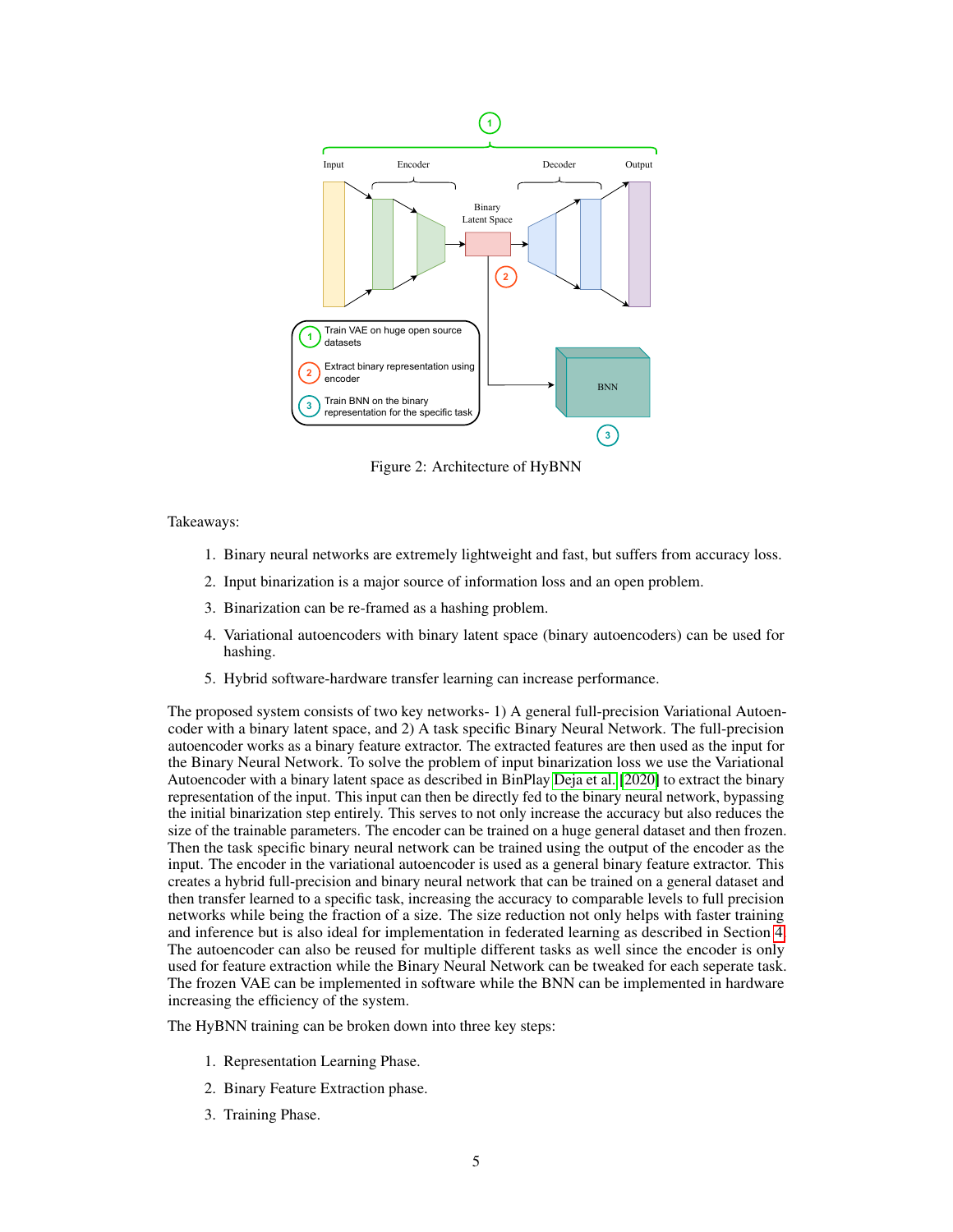#### <span id="page-5-1"></span>3.1 Representation Learning Phase

The first phase is the representation learning phase which takes place in a server with good computing power. In this phase, the variational autoencoder is first trained on a large-scale generalized dataset then frozen. This phase is important as the variational autoencoder learns the binary latent representation of the input so that it can be used as a binary feature extractor later on. For example, in case of image classification the autoencoder can be trained on a massive, publicly available dataset such as COCO or CIFAR-100. A large-scale dataset is necessary to make sure that the encoder generalizes well. Since, the encoder is frozen after the pre-training phase, the right selection of the dataset ensures the reliability of the binary representation of the input data during the training step. After being frozen only the encoder part of the autoencoder is optimized transferred to edge devices, where it is required only for inference.

This is especially important in a federated ecosystem, since the data that is used to train the binary neural network cannot be transferred out of the device for training and hence is not available during the pre-training phase. Although the variational autoencoder can be fine-tuned during the training phase, doing so defeats the purpose of using a BNN.

#### <span id="page-5-2"></span>3.2 Binary Feature Extraction Phase

This step is straightforward and takes place on device, the dataset is passed through the trained encoder obtained in the last phase, the output of the encoder can then be stored or directly passed through the binary neural network for training. This step can be done in background on the edge device, when the device is idle as this phase is not that resource intensive.

### <span id="page-5-3"></span>3.3 Training Phase

The main and final step is training of the binary neural network itself on the edge. The required binary neural network model is trained on the device using the data available. The architecture makes no assumptions about the kind of BNN model or the task required as well as the training methodology.

Here, the features extracted in the previous step are used to train the binary neural network, the input binarization step is not required as the input space already consists of binary features.

# <span id="page-5-0"></span>4 Federated Hybrid BNN

Federated learning is a distributed privacy-preserving machine learning framework which consists of a single, global model which is trained indirectly using data from numerous asynchronous, heterogeneous devices with the added constraint that data must be stored and processed on-device and no data can be transferred to preserve privacy. Most federated models instead transfer the parameters of locally trained models to the server where these parameters are then aggregated with a federated strategy into a global model. Often, the number of connected edge devices can range in millions. This causes one of the main drawbacks with Federated Learning, the transfer of large number of parameters from the users to the server, whose network bandwidth is usually constrained.

To solve this problem, we use lightweight BNNs who are really quick to train and also boasts  $32x$ less memory consumption and hence a way to highly reduce the communication costs and scalability problems of federated learning framework as well as make it easier to train a neural network on edge devices.

In this section we discuss the federated counterpart to HyBNN: Federated Hybrid Binary Neural Networks (FedHyBNN). The architecture of FedHyBNN is given in Figure [3.](#page-6-0) Each client consists of the same variational autoencoder but different BNN. During training, only the weights of the BNN are transferred making it much more communication efficient.

The FedHyBNN training can be broken down into six key steps, with three of the steps being identical to HyBNN:

- 1. Representation learning Phase
- 2. Local Parameters transfer
- 3. Federated Averaging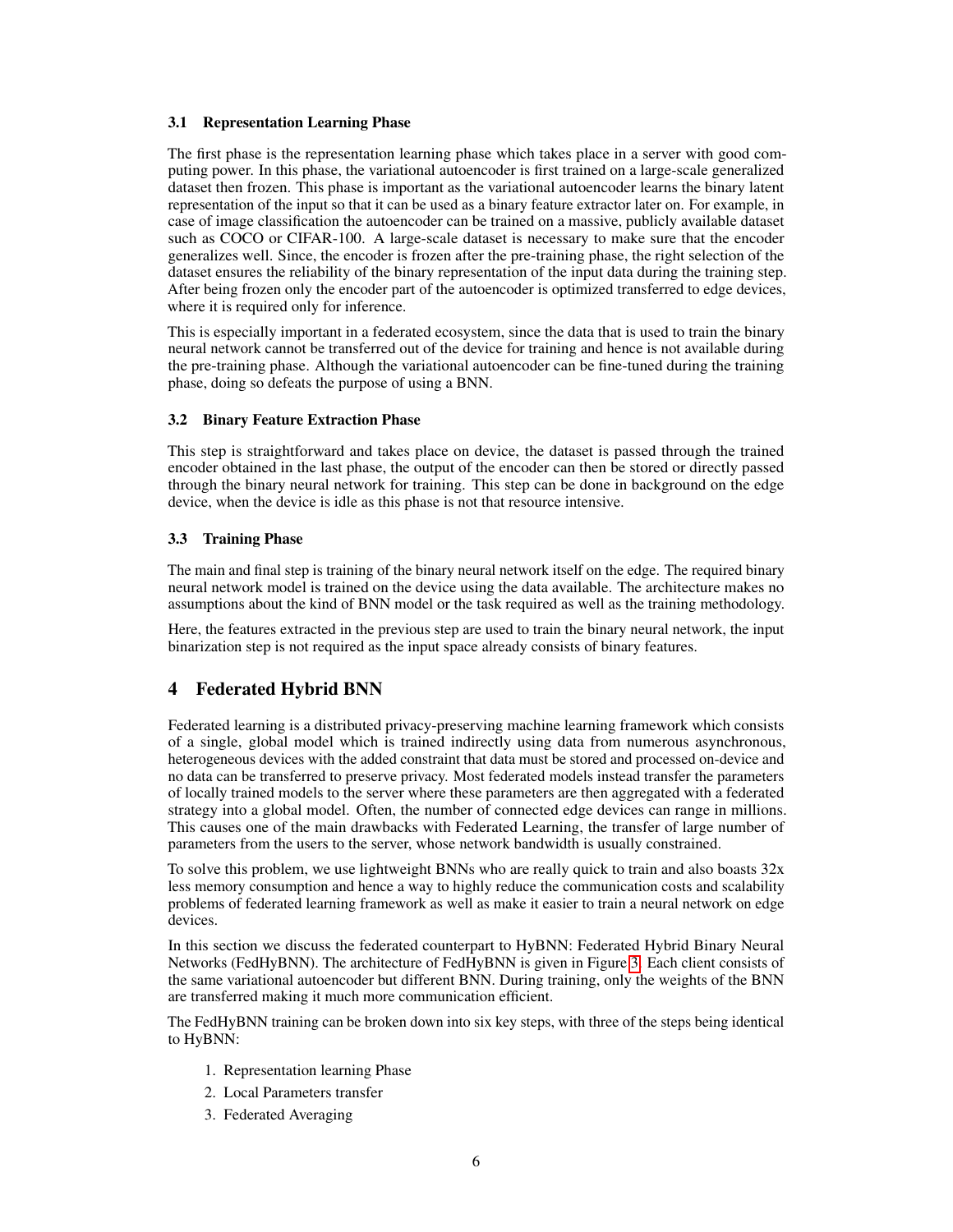<span id="page-6-0"></span>

Figure 3: Architecture of FedHyBNN

- 4. Model updating
- 5. Binary Feature Extraction Phase
- 6. Training Phase

The Representation Learning Phase, Binary Feature Extraction Phase and Training Phase are identical to the ones given in Section [3.1,](#page-5-1) [3.2](#page-5-2) and [3.3](#page-5-3) respectively.

During the local parameters transfer phase, the parameters of only the binary neural network of each client are sent to the centralized server for federated averaging and later on updating the model. The received parameters of the BNNs are aggregated together using Federated Averaging (FedAvg) [McMahan et al.](#page-10-6) [\[2017\]](#page-10-6), the averaged parameters are then finally transferred back to the clients to update the local models in the Model updating phase.

# 5 Experimental Results

In this section, the proposed HyBNN and FedHyBNN are tested on the MNIST dataset. For the experiment, the VAE of HyBNN follows the same architecture as BinPlay [Deja et al.](#page-10-2) [\[2020\]](#page-10-2), the encoder consists of three convolutional layers with batch normalization followed by an output layer consisting of 200 neurons. The binary latent space consists of merely 200 bits or 25 bytes. The binary neural network consisted of a one hidden fully connected layer consisting 128 neurons with batch normalization and an output layer with 2 neurons. For binarization, the sign function is used along with the straight-through estimator.

For the comparison a plain binary convolutional neural network (binary CNN) was chosen which was equivalent to both these models combined, consisting of three convolutional layers followed by a regular fully connected layer with 200 neurons and then immediately followed by one hidden fully connected layer consisting 128 neurons with batch normalization and an output layer with 2 neurons. For the comparison the input was binarized using the same sign function with the straight-through estimator.

The VAE was trained on generating MNIST digits, which comprised of the general task. While there were 5 specific task for the BNN each consisting of distinguishing between two consecutive digits. Task 1 consisted of distinguishing between 0 and 1, Task 2 consisted of distinguishing between 2 and 3 and so on. The VAE in HyBNN was trained for approx. 20 epochs, while the BNN was trained for 100 epochs. The binary CNN was only trained for 15 epochs since the model was overfitting on the data and the test accuracy was decreasing.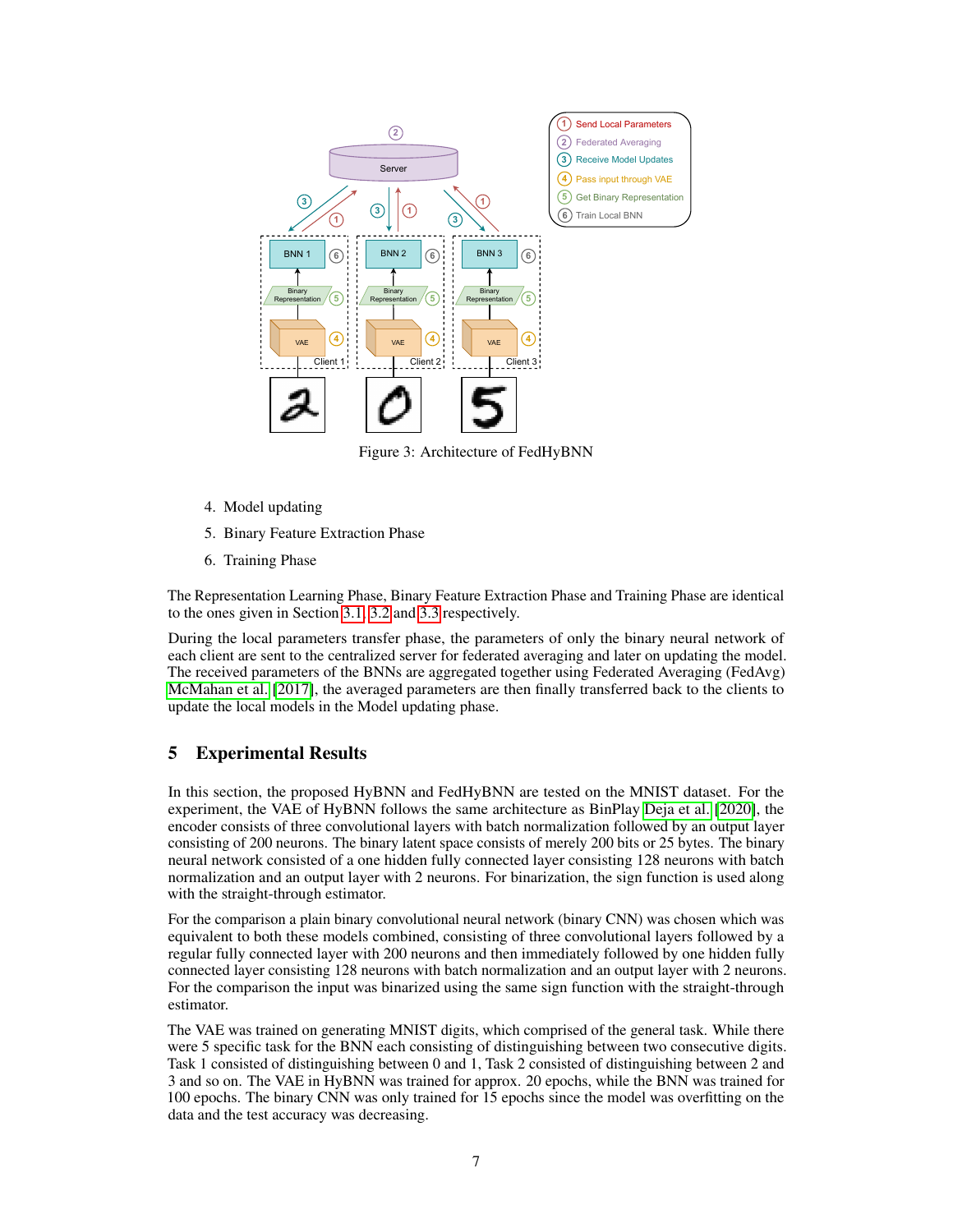The accuracy and loss of the binary CNN is given in Figure [4,](#page-7-0) the binary CNN suffered heavily in the tasks, especially task one. The performance of the binary CNN with input binarization was extremely poor, only a little about 50%, which means the model failed to train, only being as accurate as a random guessing. This is because a majority of information is lost when the input is binarized.

On the other hand our proposed HyBNN model was able to boost up the accuracy to over 95%, the accuracy and loss for all five tasks is given in Figure [5.](#page-7-1) The comparison between accuracies for each task is given in Figure [6.](#page-8-4) As described there is a considerable increase in performance (more than 40%).

For FedHyBNN, we implemented a three client scenario to demonstrate the performance of our proposed model. The clients were able to converge quickly and in under 20 epochs they were able to reach the same accuracy as the centralized HyBNN. The results are given in Figure [7.](#page-8-5)

<span id="page-7-0"></span>

Figure 4: Plain Binary CNN performance

<span id="page-7-1"></span>

Figure 5: HyBNN Performance

## 6 Limitations

Although the architecture shows considerable potential, it still has some limitations. The performance of the proposed model decreased (although was still greater than the plain binary CNN) if it was trained on all five tasks consecutively, like in a continual learning setup. More research needs to be done in the use of continual learning with HyBNN. The binary representation seemed to work best for binary classification. The performance can be probably be improved as more work is done into designing other models to generate the binary representation.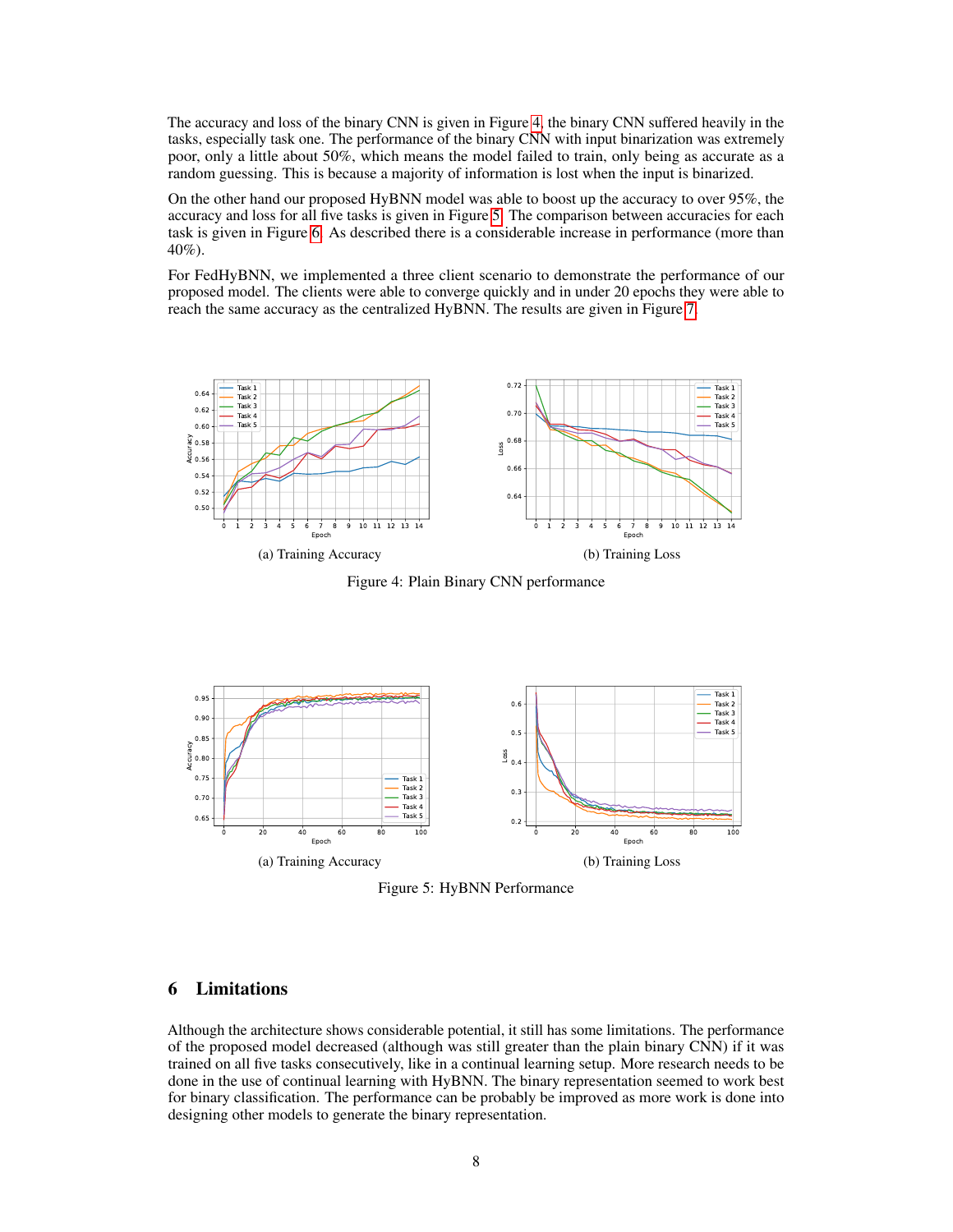<span id="page-8-4"></span>



<span id="page-8-5"></span>

Figure 7: Federated Performance

## 7 Conclusion and Future Work

In this paper, we introduced a novel hybrid full-precision and binary neural network architecture. To our knowledge, this is the first example of a hybrid neural network that combines the advantages of binary neural networks with the high accuracy of full-precision deep neural networks. We established that it is possible to leverage the VAE as a binary feature extractor to increase the accuracy of BNNs close to its full-precision counterpart. We have shown that the HyBNN architecture can improve the accuracy of existing BNNs by a huge margin. We also introduced FedHyBNN, the federated counterpart to HyBNN that offers extremely communication efficient federated learning in real time. Since, our architecture makes no assumptions about the type of BNN, the algorithm to train it or the given task, it can be applied to a wide variety of use cases. Future work include application of the architecture to other tasks and experimentation with continual learning.

#### References

- <span id="page-8-0"></span>Weibo Liu, Zidong Wang, Xiaohui Liu, Nianyin Zeng, Yurong Liu, and Fuad E Alsaadi. A survey of deep neural network architectures and their applications. *Neurocomputing*, 234:11–26, 2017.
- <span id="page-8-1"></span>Qian Yu, Yongxin Yang, Feng Liu, Yi-Zhe Song, Tao Xiang, and Timothy M Hospedales. Sketch-anet: A deep neural network that beats humans. *International journal of computer vision*, 122(3): 411–425, 2017.
- <span id="page-8-2"></span>Luciano Floridi and Massimo Chiriatti. Gpt-3: Its nature, scope, limits, and consequences. *Minds and Machines*, 30(4):681–694, 2020.
- <span id="page-8-3"></span>Geoffrey Hinton, Oriol Vinyals, and Jeff Dean. Distilling the knowledge in a neural network. *arXiv preprint arXiv:1503.02531*, 2015.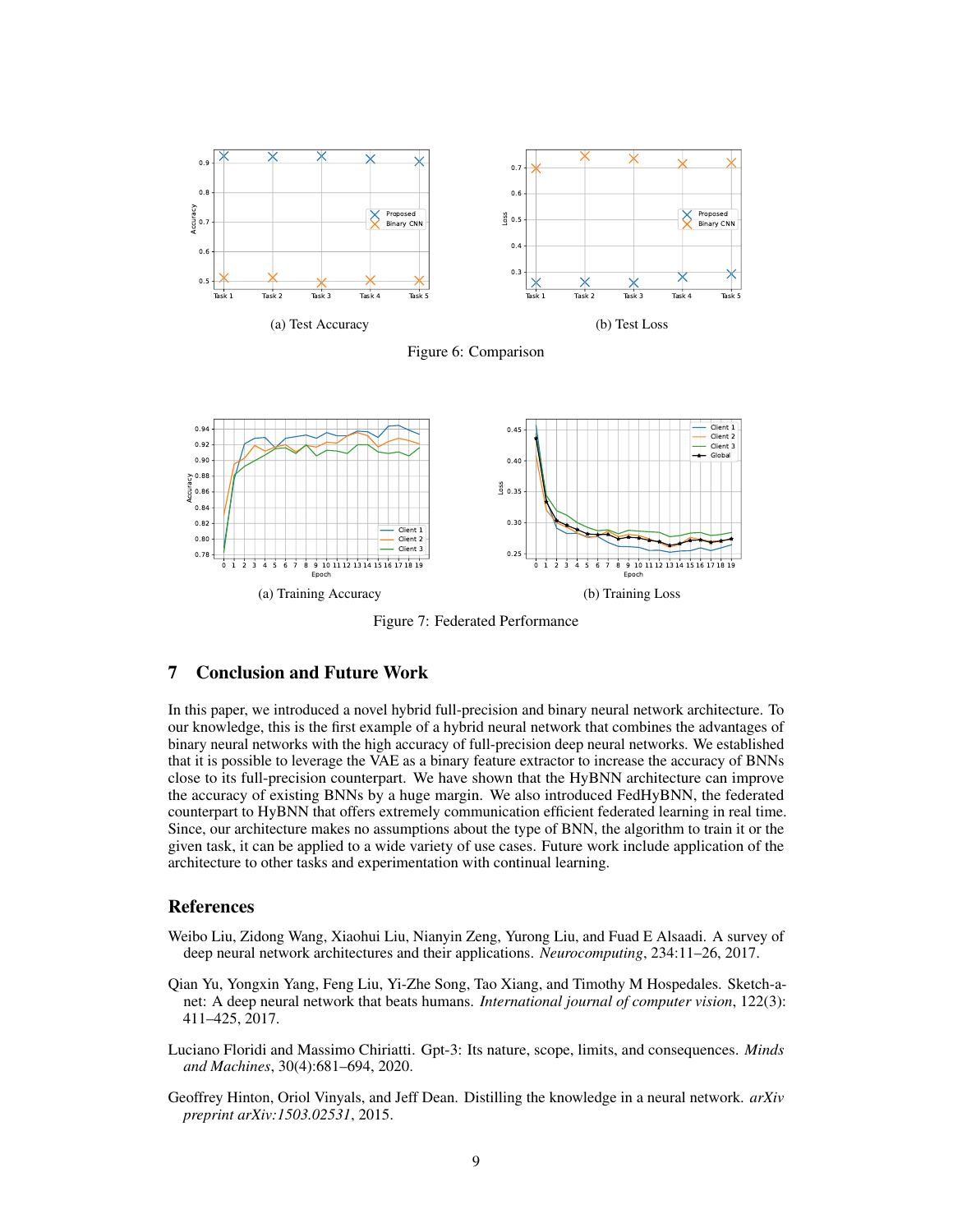- <span id="page-9-0"></span>Yunchao Gong, Liu Liu, Ming Yang, and Lubomir Bourdev. Compressing deep convolutional networks using vector quantization. *arXiv preprint arXiv:1412.6115*, 2014.
- <span id="page-9-1"></span>Song Han, Jeff Pool, John Tran, and William J Dally. Learning both weights and connections for efficient neural networks. *arXiv preprint arXiv:1506.02626*, 2015.
- <span id="page-9-2"></span>Xiangyu Zhang, Xinyu Zhou, Mengxiao Lin, and Jian Sun. Shufflenet: An extremely efficient convolutional neural network for mobile devices. In *Proceedings of the IEEE conference on computer vision and pattern recognition*, pages 6848–6856, 2018.
- <span id="page-9-3"></span>Jie Wen, Bob Zhang, Yong Xu, Jian Yang, and Na Han. Adaptive weighted nonnegative low-rank representation. *Pattern Recognition*, 81:326–340, 2018.
- <span id="page-9-4"></span>Itay Hubara, Matthieu Courbariaux, Daniel Soudry, Ran El-Yaniv, and Yoshua Bengio. Binarized neural networks. *Advances in neural information processing systems*, 29, 2016.
- <span id="page-9-5"></span>Mohammad Rastegari, Vicente Ordonez, Joseph Redmon, and Ali Farhadi. Xnor-net: Imagenet classification using binary convolutional neural networks. In *European conference on computer vision*, pages 525–542. Springer, 2016.
- <span id="page-9-6"></span>Adrian Bulat and Georgios Tzimiropoulos. Xnor-net++: Improved binary neural networks. *arXiv preprint arXiv:1909.13863*, 2019.
- <span id="page-9-7"></span>Chuanqi Tan, Fuchun Sun, Tao Kong, Wenchang Zhang, Chao Yang, and Chunfang Liu. A survey on deep transfer learning. In *International conference on artificial neural networks*, pages 270–279. Springer, 2018.
- <span id="page-9-8"></span>Haotong Qin, Ruihao Gong, Xianglong Liu, Xiao Bai, Jingkuan Song, and Nicu Sebe. Binary neural networks: A survey. *Pattern Recognition*, 105:107281, 2020a.
- <span id="page-9-9"></span>Asit Mishra, Eriko Nurvitadhi, Jeffrey J Cook, and Debbie Marr. Wrpn: Wide reduced-precision networks. *arXiv preprint arXiv:1709.01134*, 2017.
- <span id="page-9-10"></span>Qinghao Hu, Peisong Wang, and Jian Cheng. From hashing to cnns: Training binary weight networks via hashing. In *Thirty-Second AAAI conference on artificial intelligence*, 2018.
- <span id="page-9-11"></span>Zefan Li, Bingbing Ni, Wenjun Zhang, Xiaokang Yang, and Wen Gao. Performance guaranteed network acceleration via high-order residual quantization. In *Proceedings of the IEEE international conference on computer vision*, pages 2584–2592, 2017.
- <span id="page-9-12"></span>Xiaofan Lin, Cong Zhao, and Wei Pan. Towards accurate binary convolutional neural network. *arXiv preprint arXiv:1711.11294*, 2017.
- <span id="page-9-13"></span>Haotong Qin, Ruihao Gong, Xianglong Liu, Mingzhu Shen, Ziran Wei, Fengwei Yu, and Jingkuan Song. Forward and backward information retention for accurate binary neural networks. In *Proceedings of the IEEE/CVF Conference on Computer Vision and Pattern Recognition*, pages 2250–2259, 2020b.
- <span id="page-9-14"></span>Zhe Xu and Ray CC Cheung. Accurate and compact convolutional neural networks with trained binarization. *arXiv preprint arXiv:1909.11366*, 2019.
- <span id="page-9-15"></span>Jiwei Yang, Xu Shen, Jun Xing, Xinmei Tian, Houqiang Li, Bing Deng, Jianqiang Huang, and Xiansheng Hua. Quantization networks. In *Proceedings of the IEEE/CVF Conference on Computer Vision and Pattern Recognition*, pages 7308–7316, 2019.
- <span id="page-9-16"></span>Shuchang Zhou, Yuxin Wu, Zekun Ni, Xinyu Zhou, He Wen, and Yuheng Zou. Dorefa-net: Training low bitwidth convolutional neural networks with low bitwidth gradients. *arXiv preprint arXiv:1606.06160*, 2016.
- <span id="page-9-17"></span>Miguel A Carreira-Perpinán and Ramin Raziperchikolaei. Hashing with binary autoencoders. In *Proceedings of the IEEE conference on computer vision and pattern recognition*, pages 557–566, 2015.